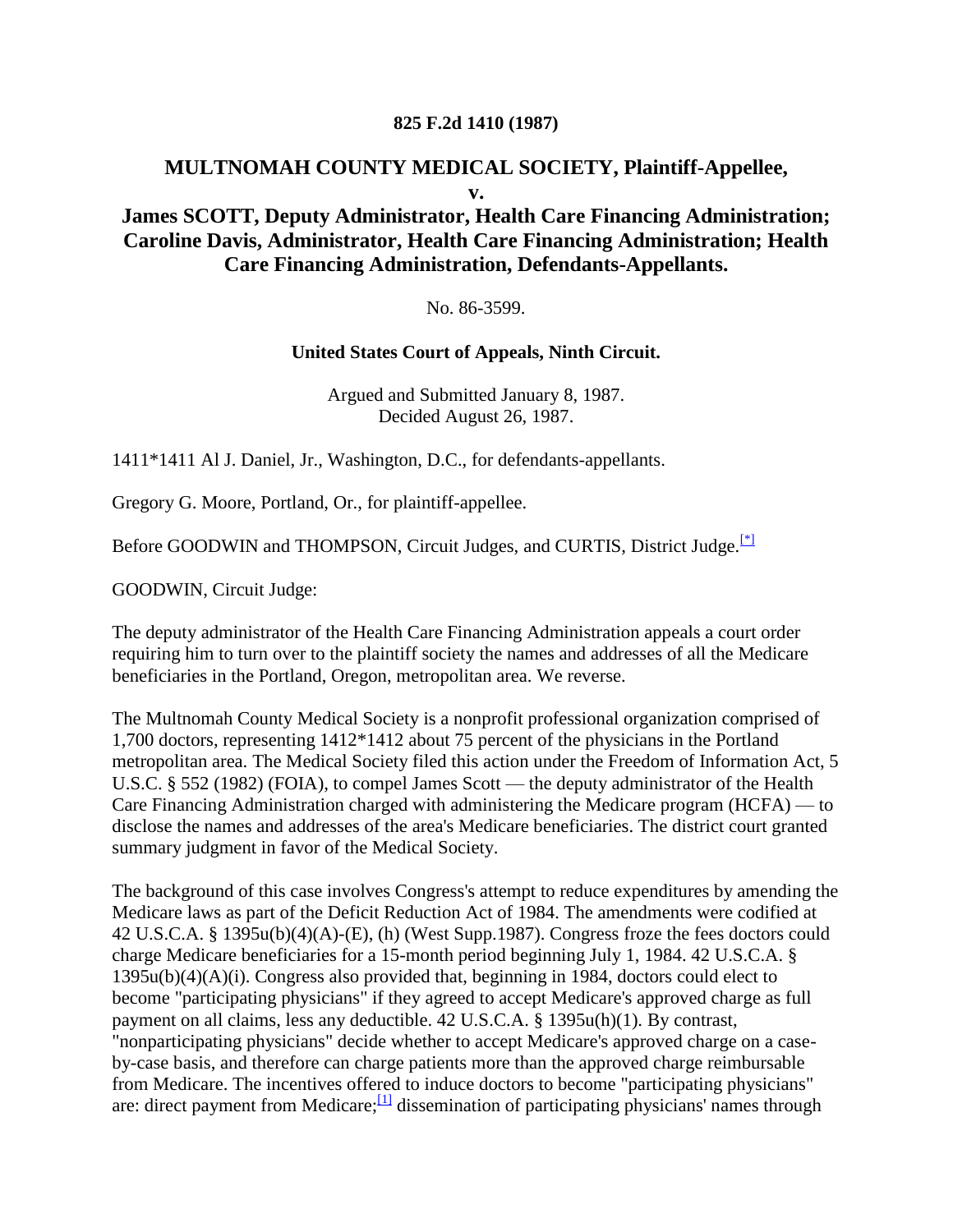directories and toll-free telephone information lines, 42 U.S.C.A. § 1395u(h); and rates potentially higher than for most nonparticipating doctors after the freeze period, 42 U.S.C.A. § 1395u(b)(4)(D); *American Medical Ass'n. v. Heckler,* [606 F.Supp. 1422, 1427 \(S.D.Ind.1985\).](http://scholar.google.co.in/scholar_case?case=3282333316093938830&q=Multnomah+County+Medical+Society+v.+Scott&hl=en&as_sdt=2,5&scilh=0)

The statute directed that the government oversee publication of the annual directory of participating physicians' names, addresses and practice specialties for each geographic area. 42 U.S.C.A. § 1395u(h)(4), (7). All Medicare beneficiaries were to receive notice of such directories through the mail; with copies available for direct purchase or for examination at branch offices of the Social Security Administration, insurance companies, senior citizen organizations and hospitals. 42 U.S.C.A. § 1395u(h)(5), (6). In addition to the directory of participating physicians, the health care administration at the time of the FOIA request in this matter also was under a duty to publish a list of participating and nonparticipating doctors indicating the percentage of Medicare claims each doctor took on a case-by-case basis. 42 U.S.C.A. §§ 1395u(i)(1) (1984), *repealed by* Pub. L. No. 99-272, Title IX, § 9301(c)(3)(A), 100 Stat. 187 (April 7, 1986).

The directory for the Portland area was published in compliance with the statute in 1984. Shortly thereafter, the Medical Society filed a Freedom of Information Act (FOIA) request with the HCFA seeking a list of all Medicare beneficiaries in the Portland metropolitan area. The Medical Society stated in its FOIA request that it wanted to send the beneficiaries a copy of its newsletter explaining the recent changes in the Medicare law along with a list of both participating and nonparticipating physicians. On November 28, 1984, the HCFA regional administrator indicated that the information was protected by the FOIA privacy exemption (5 U.S.C. § 552(b)(6) (1982)), but stated that the ultimate decision would be made by the agency's FOIA officers. On December 12, 1984, the agency's FOIA officer relied on the privacy exemption and denied the Medical Society's request. Defendant Scott then denied the Medical Society's administrative appeal on May 10, 1985.

The district court balanced the public interest in disclosure against the invasion of the beneficiaries' privacy interests and concluded that the privacy exemption of FOIA 1413\*1413 did not protect the beneficiaries' names and home addresses from disclosure.

In reviewing judgments on FOIA demands, we must determine (1) whether the district court had an adequate factual basis for its decision, and, if so, (2) whether the legal decision was erroneous. *[Dirksen v. United States Dept. of Health & Human Services,](http://scholar.google.co.in/scholar_case?case=17044440477156637037&q=Multnomah+County+Medical+Society+v.+Scott&hl=en&as_sdt=2,5&scilh=0)* 803 F.2d 1456, 1458 (9th [Cir.1986\);](http://scholar.google.co.in/scholar_case?case=17044440477156637037&q=Multnomah+County+Medical+Society+v.+Scott&hl=en&as_sdt=2,5&scilh=0) *[Van Bourg, Allen, Weinberg & Roger v. N.L.R.B.,](http://scholar.google.co.in/scholar_case?case=16343593370441817227&q=Multnomah+County+Medical+Society+v.+Scott&hl=en&as_sdt=2,5&scilh=0)* 728 F.2d 1270, 1272 (9th [Cir.1984\).](http://scholar.google.co.in/scholar_case?case=16343593370441817227&q=Multnomah+County+Medical+Society+v.+Scott&hl=en&as_sdt=2,5&scilh=0) The parties do not dispute that the district court had an adequate factual basis for its decision. Additionally, the parties do not dispute the basic facts on appeal. We therefore review on purely legal grounds the judgment on cross-motions for summary judgment. *See* Fed.R.Civ.P. 56(c); *[Friedlander v. United States,](http://scholar.google.co.in/scholar_case?case=4290394242046609651&q=Multnomah+County+Medical+Society+v.+Scott&hl=en&as_sdt=2,5&scilh=0)* 718 F.2d 294, 295 (9th Cir.1983).

Disclosure, not secrecy, is the policy objective of FOIA. *[Department of Air Force v. Rose,](http://scholar.google.co.in/scholar_case?case=8095363434965941719&q=Multnomah+County+Medical+Society+v.+Scott&hl=en&as_sdt=2,5&scilh=0)* 425 [U.S. 352, 361, 96 S.Ct. 1592, 1599, 48 L.Ed.2d 11 \(1976\).](http://scholar.google.co.in/scholar_case?case=8095363434965941719&q=Multnomah+County+Medical+Society+v.+Scott&hl=en&as_sdt=2,5&scilh=0) An agency may deny disclosure only if the information falls within one of the nine statutory exemptions to the disclosure requirement under 5 U.S.C. § 552(b). *Van Bourg,* [728 F.2d at 1272.](http://scholar.google.co.in/scholar_case?case=16343593370441817227&q=Multnomah+County+Medical+Society+v.+Scott&hl=en&as_sdt=2,5&scilh=0) The government has the burden of establishing that one of the exemptions applies. *Id.*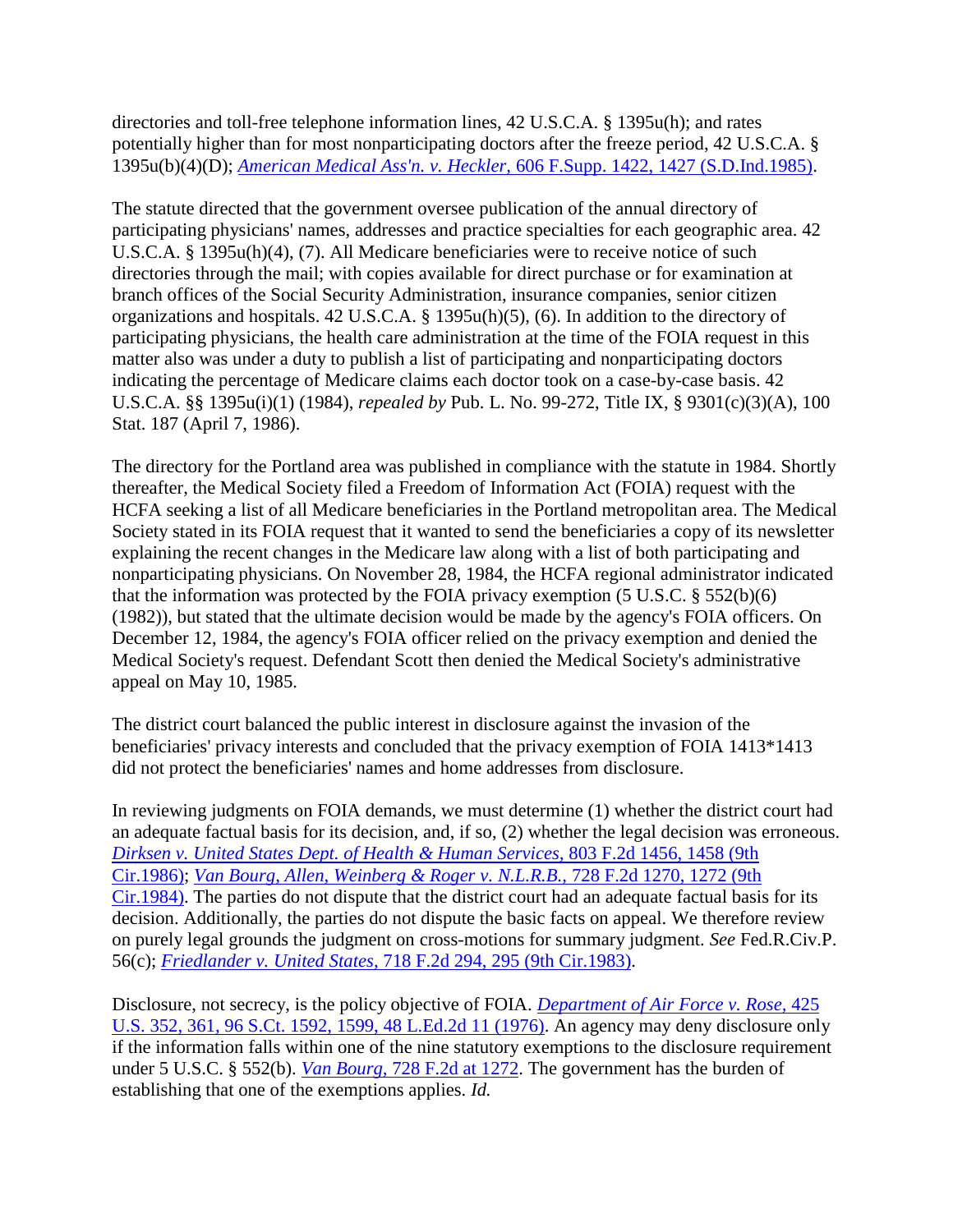FOIA's privacy exemption applies to "personnel and medical files and similar files the disclosure of which would constitute a clearly unwarranted invasion of personal privacy." 5 U.S.C. § 552(b)(6). The parties do not dispute that the requested information falls within the scope of the privacy exemption. The issue, therefore, is whether the release of the Medicare beneficiaries' names and addresses would be a clearly unwarranted invasion of personal privacy. *[United States](http://scholar.google.co.in/scholar_case?case=14121020398862665796&q=Multnomah+County+Medical+Society+v.+Scott&hl=en&as_sdt=2,5&scilh=0)  Dep't of State v. Washington Post Co.,* [456 U.S. 595, 602, 102 S.Ct. 1957, 1962, 72 L.Ed.2d 358](http://scholar.google.co.in/scholar_case?case=14121020398862665796&q=Multnomah+County+Medical+Society+v.+Scott&hl=en&as_sdt=2,5&scilh=0)  [\(1982\).](http://scholar.google.co.in/scholar_case?case=14121020398862665796&q=Multnomah+County+Medical+Society+v.+Scott&hl=en&as_sdt=2,5&scilh=0)

To determine whether an invasion of privacy is clearly unwarranted we balance four factors: (1) the plaintiff's interest in disclosure; (2) the public interest in disclosure; (3) the degree of the invasion of personal privacy; and (4) the availability of any alternative means of obtaining the requested information. *[Minnis v. United States Department of Agriculture,](http://scholar.google.co.in/scholar_case?case=11235914770851497968&q=Multnomah+County+Medical+Society+v.+Scott&hl=en&as_sdt=2,5&scilh=0)* 737 F.2d 784, 786 [\(9th Cir.1984\),](http://scholar.google.co.in/scholar_case?case=11235914770851497968&q=Multnomah+County+Medical+Society+v.+Scott&hl=en&as_sdt=2,5&scilh=0) *cert. denied,* [471 U.S. 1053, 105 S.Ct. 2112, 85 L.Ed.2d 477 \(1985\).](http://scholar.google.co.in/scholar_case?about=17157776625326474191&q=Multnomah+County+Medical+Society+v.+Scott&hl=en&as_sdt=2,5&scilh=0)

### **1.** *The Medical Society's Interest in Disclosure*

Commercial interest does not warrant disclosure of otherwise private information, such as a name and address list, under FOIA. *Minnis,* [737 F.2d at 787](http://scholar.google.co.in/scholar_case?case=11235914770851497968&q=Multnomah+County+Medical+Society+v.+Scott&hl=en&as_sdt=2,5&scilh=0) (commercial interest of owner of lodge on scenic river did not outweigh privacy interests of applicants for permits to travel on the river where lodge owner sought names and addresses of permit applicants under FOIA); *see also [Wine Hobby U.S.A., Inc. v. United States Internal Revenue Service,](http://scholar.google.co.in/scholar_case?case=7827083499371390039&q=Multnomah+County+Medical+Society+v.+Scott&hl=en&as_sdt=2,5&scilh=0)* 502 F.2d 133, 137 (3rd [Cir.1974\)](http://scholar.google.co.in/scholar_case?case=7827083499371390039&q=Multnomah+County+Medical+Society+v.+Scott&hl=en&as_sdt=2,5&scilh=0) (request by distributor of amateur wine-making equipment to obtain names and addresses of all persons who registered with the United States Bureau of Alcohol, Tobacco and Firearms for a permit to produce wine for household use was for a commercial purpose and not subject to disclosure under FOIA).

The Medical Society argued that its interest in acquiring the names and addresses of Medicare beneficiaries was purely educational; the government contended that the motivation was purely commercial. The district court concluded that the Medical Society's true motivation lay somewhere between the two extremes, that the society's commercial/promotional interest was primary to the society's secondary interest in educating and assisting Medicare beneficiaries.

The court's finding that the Medical Society had a partly altruistic reason for wanting the name and address list is not clearly erroneous. The society's publication admittedly corrected some inaccuracies in the government's publication — principally that doctors geographically distant from the Portland area were included in the directory, and that some physicians were omitted or placed in wrong categories. (The government, however, itself issued a corrected 1414\*1414 and more complete directory in January 1985.) The Medical Society also performed an educational service by directly mailing the directory to Medicare beneficiaries, and by using larger print which made the society's directory easier to read than the government's.

Despite these factors, the actual content of the society's directory demonstrates that the society's motivation is overwhelmingly commercial, which does not weigh favorably in the balance toward disclosure. *Minnis,* [737 F.2d at 787.](http://scholar.google.co.in/scholar_case?case=11235914770851497968&q=Multnomah+County+Medical+Society+v.+Scott&hl=en&as_sdt=2,5&scilh=0) The Medical Society's publication adds little or no information to that contained in the government-sponsored directory. Congress intended the directory to be an incentive to doctors to become "participating physicians," and hence, listed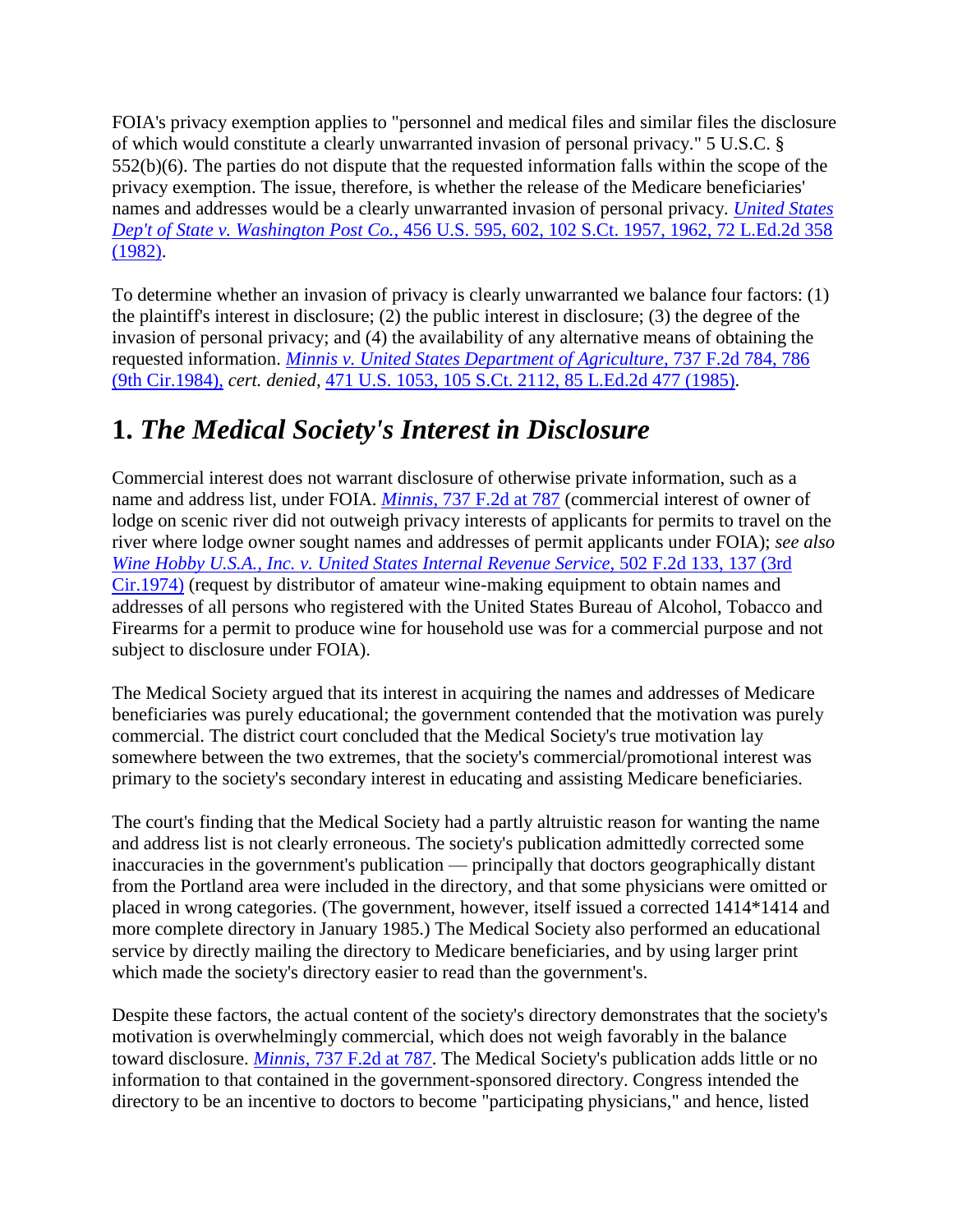only participating physicians in the government directory. The Medical Society's publication lumps all the doctors together, failing to distinguish which doctors are "participating" or "nonparticipating." It also fails to reveal the percentage of Medicare claims each doctor accepts. The one-page explanation preceding the list merely says that the list includes doctors willing to take assignment on all Medicare claims or on a case-by-case basis, but that "It is up to the patient to discuss with his or her doctor the financial conditions of receiving payment — not the federal government." The explanation also contains other self-serving statements, such as:

Many of you have expressed concern over some new provisions in the Medicare law. The physicians of the Multnomah County Medical Society want you to know that we are totally dedicated to providing all of our members' patients with the highest quality care at a reasonable cost. For us, responding to your medical needs has always been — and will always be — the fundamental reason for being doctors.

....

You will not be forced to choose a new physician.

....

If your private physician does not appear on the list, please contact him or her and ask whether or not they take assignment and under what conditions assignment is accepted.

Rather than a document of clarification, the Medical Society's publication obscures the difference between participating and nonparticipating physicians. In fact, the Medical Society's publication fails to explain a critical difference between participating and nonparticipating physicians: That a nonparticipating physician who does not accept assignment on a particular claim is entitled to charge the patient in excess of the amount reimbursed by Medicare. As the government pointed out at oral argument, such information is material to the majority of Medicare beneficiaries who are on limited budgets. This omission — along with the failure to distinguish participating and nonparticipating physicians — tends to reveal the Medical Society's commercial motivations. The publication provides virtually no information to the beneficiaries that was not disclosed in the original government publication or in later corrected versions.

In light of abundant evidence of commercial motivation, the trial court erred in assuming as a matter of law that *[Minnis](http://scholar.google.co.in/scholar_case?case=11235914770851497968&q=Multnomah+County+Medical+Society+v.+Scott&hl=en&as_sdt=2,5&scilh=0)* mandated disclosure apparently because the Medical Society's intent was not purely commercial. The *[Minnis](http://scholar.google.co.in/scholar_case?case=11235914770851497968&q=Multnomah+County+Medical+Society+v.+Scott&hl=en&as_sdt=2,5&scilh=0)* rationale also counsels nondisclosure in cases such as this where the commercial motive significantly outweighs any other motivation favoring disclosure of information within the privacy exemption to FOIA, 5 U.S.C. § 552(b)(6).

The Medical Society relies on a trio of cases in which the government was ordered to disclose name and address lists where the release did not constitute a clearly unwarranted invasion of privacy under 5 U.S.C. § 552(b)(6). The cases are distinguishable from the instant case, however, because in each case the public interest in the release was high and because the private interest was not overwhelmingly commercial but primarily educational. *[Kurzon v. Dept. of Health &](http://scholar.google.co.in/scholar_case?case=15983840857317779030&q=Multnomah+County+Medical+Society+v.+Scott&hl=en&as_sdt=2,5&scilh=0)  Human Services,* [649 F.2d 65 \(1st Cir.1981\)](http://scholar.google.co.in/scholar_case?case=15983840857317779030&q=Multnomah+County+Medical+Society+v.+Scott&hl=en&as_sdt=2,5&scilh=0) (disclosure of names and business addresses of unsuccessful applicants for National Cancer Institute research grants for a study to determine if 1415\*1415 innovative research proposals had been fairly evaluated); *[Getman v. NLRB,](http://scholar.google.co.in/scholar_case?case=16633075948661152161&q=Multnomah+County+Medical+Society+v.+Scott&hl=en&as_sdt=2,5&scilh=0)* 450 F.2d [670 \(D.C.Cir.1971\)](http://scholar.google.co.in/scholar_case?case=16633075948661152161&q=Multnomah+County+Medical+Society+v.+Scott&hl=en&as_sdt=2,5&scilh=0) (bare lists of names and addresses of employees which employers were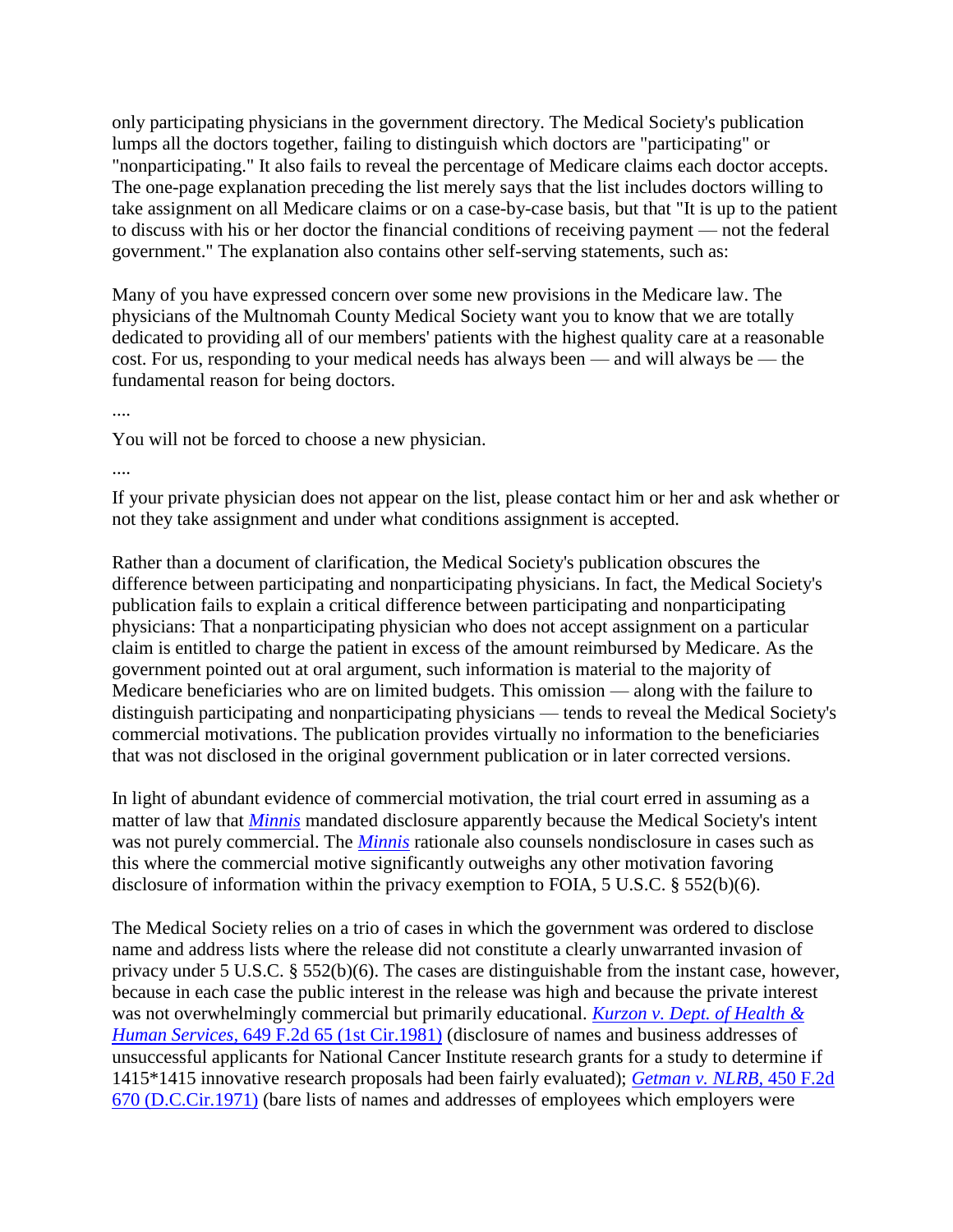required to give to the NLRB were discloseable to law professors conducting NLRB voting study since invasion would be minimal in light of strong public interest in empirical results of voting study and where no alternative unbiased means of getting the information existed); *[Disabled](http://scholar.google.co.in/scholar_case?case=9848515290874217749&q=Multnomah+County+Medical+Society+v.+Scott&hl=en&as_sdt=2,5&scilh=0)  Officer's Ass'n v. Rumsfeld,* [428 F.Supp. 454 \(D.D.C.1977\)](http://scholar.google.co.in/scholar_case?case=9848515290874217749&q=Multnomah+County+Medical+Society+v.+Scott&hl=en&as_sdt=2,5&scilh=0) (disclosure of names and addresses of retired disabled officers was outweighed by public interest where the organization might not survive as an organization without the requested information, the association had no other means of acquiring the information, the invasion would be limited, and where disclosure would benefit the officers), *aff'd,* [574 F.2d 636 \(D.C.Cir.1978\).](http://scholar.google.co.in/scholar_case?about=16270656121703970392&q=Multnomah+County+Medical+Society+v.+Scott&hl=en&as_sdt=2,5&scilh=0)

Congress intended the public to use FOIA "to open agency action to the light of public scrutiny," *Rose,* [425 U.S. at 361, 96 S.Ct. at 1599,](http://scholar.google.co.in/scholar_case?case=8095363434965941719&q=Multnomah+County+Medical+Society+v.+Scott&hl=en&as_sdt=2,5&scilh=0) and "to ensure an informed citizenry ... needed to check against corruption and to hold the governors accountable to the governed." *[NLRB v. Robbins Tire](http://scholar.google.co.in/scholar_case?case=14831289413778362054&q=Multnomah+County+Medical+Society+v.+Scott&hl=en&as_sdt=2,5&scilh=0)  & Rubber Co.,* [437 U.S. 214, 242, 98 S.Ct. 2311, 2327, 57 L.Ed.2d 159 \(1978\).](http://scholar.google.co.in/scholar_case?case=14831289413778362054&q=Multnomah+County+Medical+Society+v.+Scott&hl=en&as_sdt=2,5&scilh=0) The requested information in this case does nothing to further these policy objectives. Hence, the Medical Society's mixed commercial and educational interest does not weigh in favor of disclosure.

## **2.** *The Public Interest in Disclosure*

The district court found that the public's interest in disclosure was in receiving a publication more available, accurate and complete than the government publications.

Certainly direct mailing makes the lists more available. But the greater availability of lists that contain misinformation is not a virtue. Lists that fail adequately to define and distinguish participating and nonparticipating physicians are of questionable public interest and value. The association's accuracy argument fails where the government corrected the inaccuracies in the original version of its publications. The final reason, completeness of the society's publication, is also self-serving. The evidence is overwhelming that the society was primarily interested in including in the list its members who are nonparticipating physicians so that they would not fall from public notice in light of the government's directory listing only "participating physicians."

In enacting its 1984 amendments to the Medicare law, Congress announced that it was in the public interest to provide incentives for physicians to become "participating physicians" and to accept assignment for all Medicare claims. The Medical Society's directory does nothing to advance the public interest as determined by Congress.

# **3.** *Degree of Invasion of Privacy*

Against the asserted public and private interests, we must balance the degree of invasion of the beneficiaries' privacy interests. We recognized in *[Minnis](http://scholar.google.co.in/scholar_case?case=11235914770851497968&q=Multnomah+County+Medical+Society+v.+Scott&hl=en&as_sdt=2,5&scilh=0)* that disclosure of names and addresses in government files "would implicate more than a minimal privacy interest." *Minnis,* [737 F.2d at](http://scholar.google.co.in/scholar_case?case=11235914770851497968&q=Multnomah+County+Medical+Society+v.+Scott&hl=en&as_sdt=2,5&scilh=0)  [787.](http://scholar.google.co.in/scholar_case?case=11235914770851497968&q=Multnomah+County+Medical+Society+v.+Scott&hl=en&as_sdt=2,5&scilh=0) In drafting Exemption 6, Congress's primary concern was to provide for the confidentiality of personal matters in files maintained by government agencies. *Rose,* [425 U.S. at 375 n. 14, 96](http://scholar.google.co.in/scholar_case?case=8095363434965941719&q=Multnomah+County+Medical+Society+v.+Scott&hl=en&as_sdt=2,5&scilh=0)  [S.Ct. at 1606 n. 14.](http://scholar.google.co.in/scholar_case?case=8095363434965941719&q=Multnomah+County+Medical+Society+v.+Scott&hl=en&as_sdt=2,5&scilh=0)